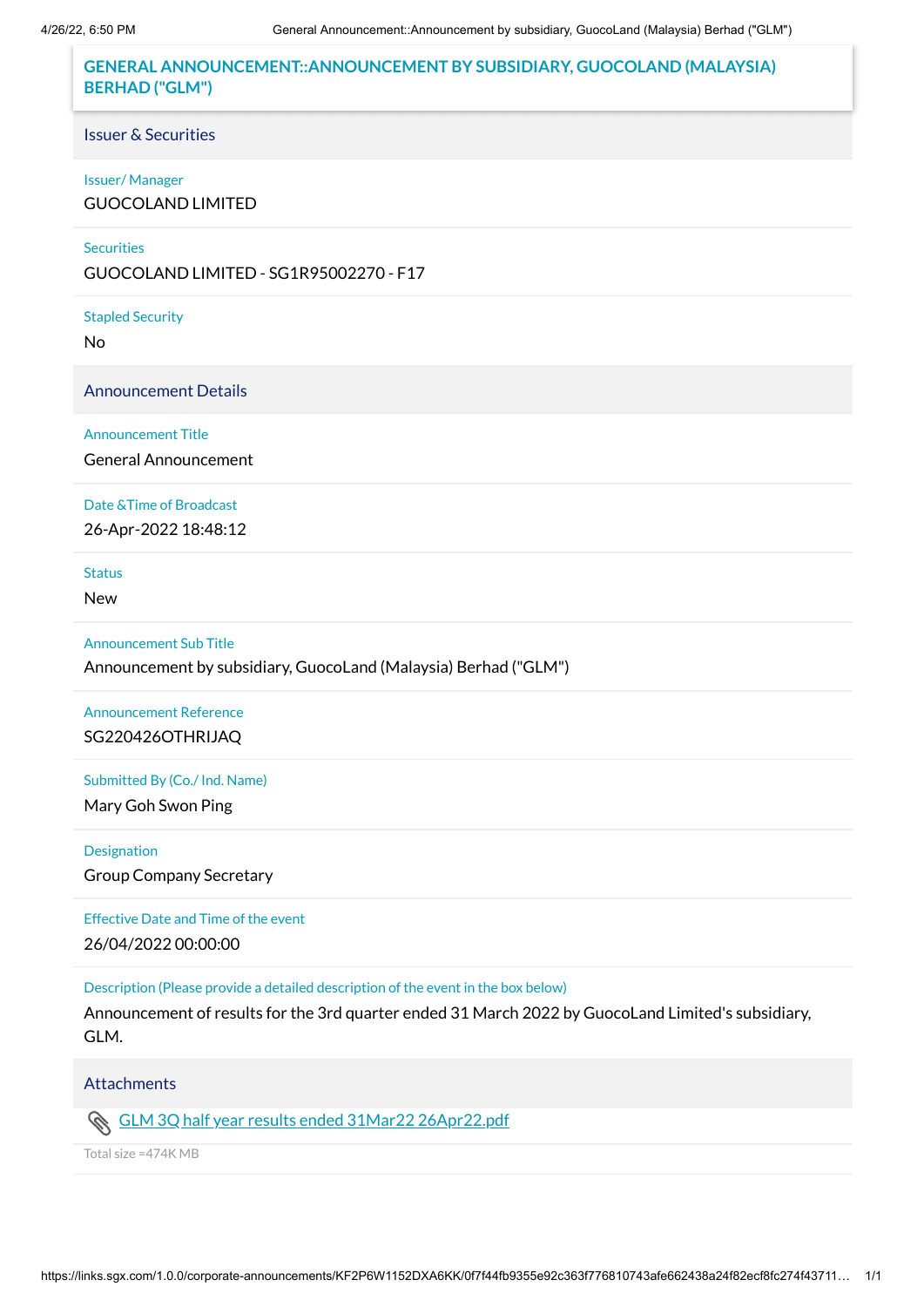# Quarterly rpt on consolidated results for the financial period ended 31 Mar 2022

# **GUOCOLAND (MALAYSIA) BERHAD**

| <b>Financial Year End</b>                          | 30 Jun 2022           |
|----------------------------------------------------|-----------------------|
| Quarter                                            | 3 Qtr                 |
| Quarterly report for the financial<br>period ended | 31 Mar 2022           |
| The figures                                        | have not been audited |
|                                                    |                       |
|                                                    |                       |



**Default Currency Other Currency**

Currency: **Malaysian Ringgit (MYR)**

#### **SUMMARY OF KEY FINANCIAL INFORMATION 31 Mar 2022**

|                |                                                                                                 |                                                 | <b>INDIVIDUAL PERIOD</b>                                        | <b>CUMULATIVE PERIOD</b>                        |                                                                          |  |
|----------------|-------------------------------------------------------------------------------------------------|-------------------------------------------------|-----------------------------------------------------------------|-------------------------------------------------|--------------------------------------------------------------------------|--|
|                |                                                                                                 | <b>CURRENT</b><br><b>YEAR</b><br><b>QUARTER</b> | <b>PRECEDING YEAR</b><br><b>CORRESPONDING</b><br><b>QUARTER</b> | <b>CURRENT</b><br><b>YEAR TO</b><br><b>DATE</b> | <b>PRECEDING</b><br><b>YEAR</b><br><b>CORRESPONDING</b><br><b>PERIOD</b> |  |
|                |                                                                                                 | 31 Mar 2022                                     | 31 Mar 2021                                                     | 31 Mar 2022                                     | 31 Mar 2021                                                              |  |
|                |                                                                                                 | \$\$'000                                        | \$\$'000                                                        | \$\$'000                                        | \$\$'000                                                                 |  |
| 1              | <b>Revenue</b>                                                                                  | 121,303                                         | 334,902                                                         | 261,987                                         | 517,154                                                                  |  |
|                | 2 Profit/(loss) before<br>tax                                                                   | 9,338                                           | 150,948                                                         | 10,310                                          | 162,176                                                                  |  |
|                | 3 Profit/(loss) for the<br>period                                                               | 7,126                                           | 111,906                                                         | 3,464                                           | 110,577                                                                  |  |
| $\overline{4}$ | Profit/(loss)<br>attributable to<br>ordinary equity<br>holders of the<br>parent                 | 6,728                                           | 73,229                                                          | 2,511                                           | 70,411                                                                   |  |
|                | 5 Basic<br>earnings/(loss) per<br>share (Subunit)                                               | 1.00                                            | 10.93                                                           | 0.38                                            | 10.51                                                                    |  |
| 6              | <b>Proposed/Declared</b><br>dividend per share<br>(Subunit)                                     | 0.00                                            | 0.00                                                            | 0.00                                            | 0.00                                                                     |  |
|                |                                                                                                 |                                                 | <b>AS AT END OF CURRENT</b><br><b>QUARTER</b>                   |                                                 | AS AT PRECEDING FINANCIAL<br><b>YEAR END</b>                             |  |
|                | 7 Net assets per<br>share attributable<br>to ordinary equity<br>holders of the<br>parent (\$\$) |                                                 | 1.9300                                                          |                                                 | 1.9462                                                                   |  |

*Definition of Subunit:*

*In a currency system, there is usually a main unit (base) and subunit that is a fraction amount of the main unit. Example for the subunit as follows:*

| <b>Country</b>       | <b>Base Unit</b> | Subunit |
|----------------------|------------------|---------|
| Malaysia             | Ringgit          | Sen     |
| <b>United States</b> | Dollar           | Cent    |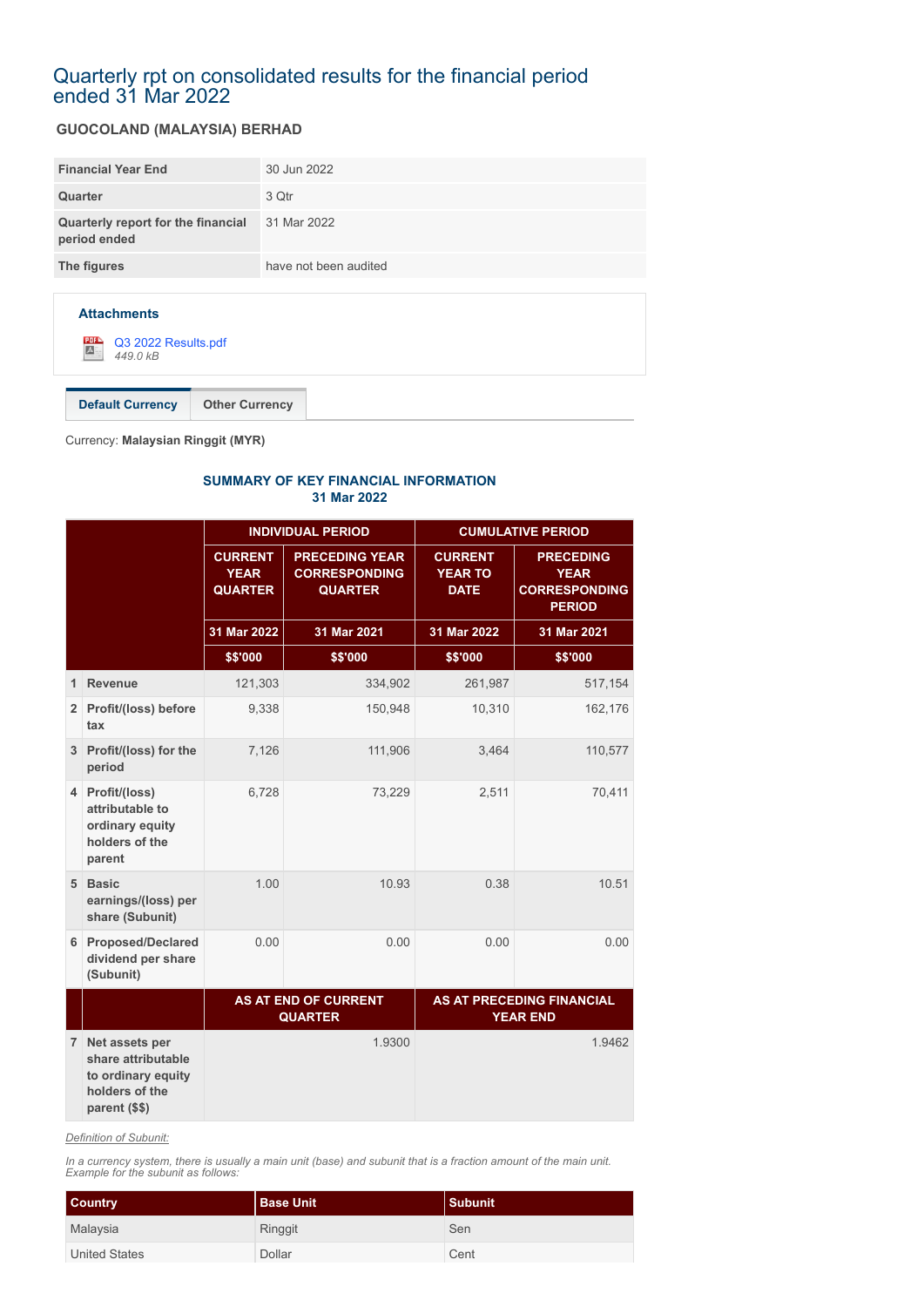| United Kingdom |
|----------------|
|----------------|

Pound Pence

| <b>Announcement Info</b> |                             |
|--------------------------|-----------------------------|
| <b>Company Name</b>      | GUOCOLAND (MALAYSIA) BERHAD |
| <b>Stock Name</b>        |                             |
| <b>Date Announced</b>    | 26 Apr 2022                 |
| Category                 | <b>Financial Results</b>    |
| <b>Reference Number</b>  | FRA-25042022-00007          |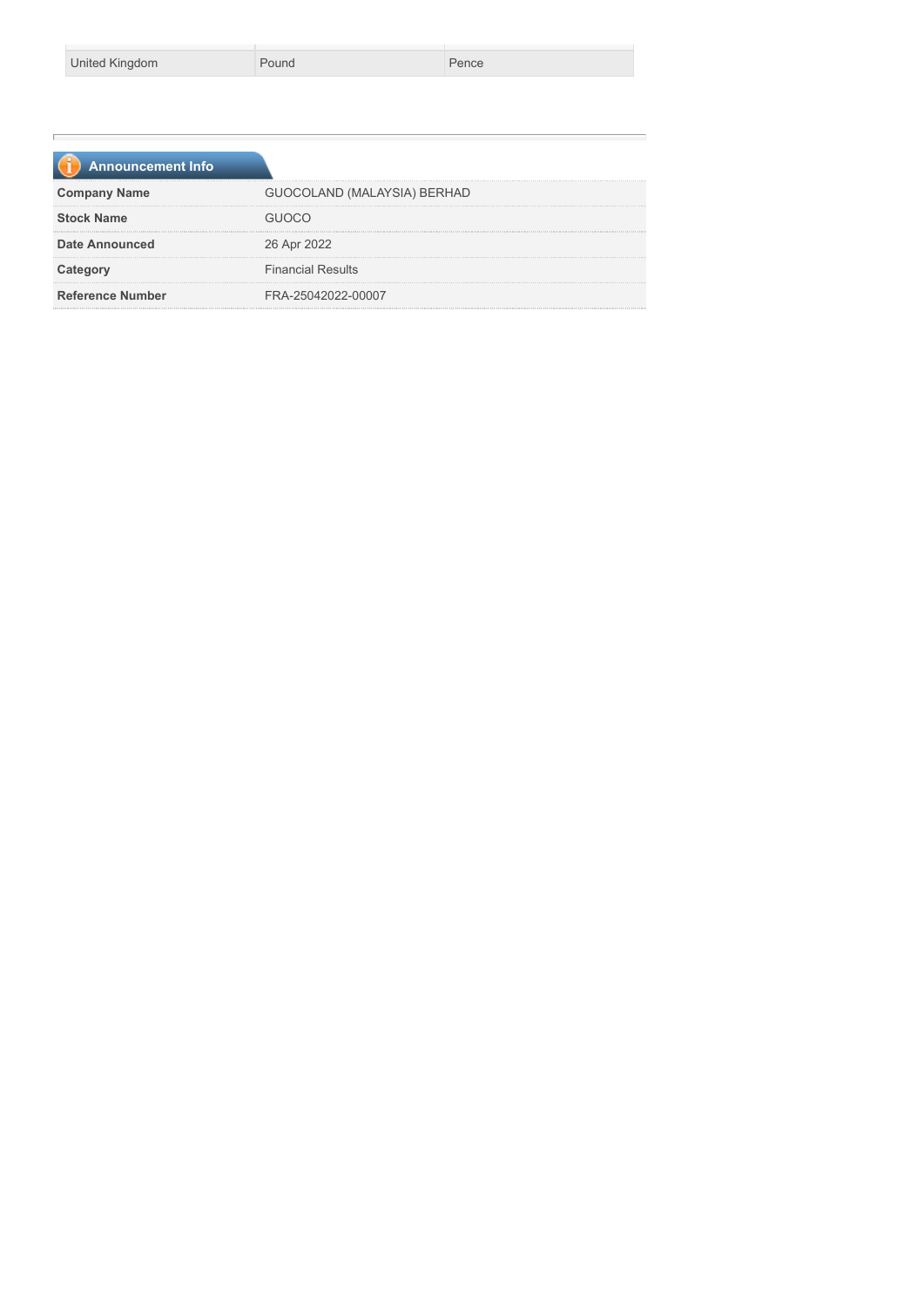

# **QUARTERLY REPORT ON CONSOLIDATED RESULTS FOR THE THIRD QUARTER ENDED 31 MARCH 2022**

*The figures have not been audited*

# **CONDENSED CONSOLIDATED INCOME STATEMENT FOR THE FINANCIAL PERIOD ENDED 31 MARCH 2022**

|                                                        | 3 months ended |               | Period-to-date ended |               |  |
|--------------------------------------------------------|----------------|---------------|----------------------|---------------|--|
|                                                        | 31.03.2022     | 31.03.2021    | 31.03.2022           | 31.03.2021    |  |
|                                                        | <b>RM'000</b>  | <b>RM'000</b> | <b>RM'000</b>        | <b>RM'000</b> |  |
| <b>Revenue</b>                                         | 121,303        | 334,902       | 261,987              | 517,154       |  |
| Cost of sales                                          | (95,063)       | (161, 879)    | (199, 479)           | (298, 860)    |  |
| <b>Gross profit</b>                                    | 26,240         | 173,023       | 62,508               | 218,294       |  |
| Selling and marketing expenses                         | (1,030)        | (749)         | (2,348)              | (2,801)       |  |
| Administrative expenses                                | (13,240)       | (17,930)      | (43,206)             | (46, 431)     |  |
| Other net operating income/(expenses)                  | 1,196          | (313)         | 3,908                | 3,157         |  |
| <b>Profit from operations</b>                          | 13,166         | 154,031       | 20,862               | 172,219       |  |
| Finance income                                         | 435            | 1,539         | 1,082                | 3,383         |  |
| Finance costs                                          | (6,774)        | (6,252)       | (19,790)             | (21, 725)     |  |
| Share of results of associates and joint ventures      | 2,511          | 1,630         | 8,156                | 8,299         |  |
| Profit before tax                                      | 9,338          | 150,948       | 10,310               | 162,176       |  |
| Income tax                                             | (2,212)        | (39,042)      | (6, 846)             | (51, 599)     |  |
| Profit for the period                                  | 7,126          | 111,906       | 3,464                | 110,577       |  |
| Profit attributable to:                                |                |               |                      |               |  |
| Owners of the parent                                   | 6,728          | 73,229        | 2,511                | 70,411        |  |
| Non-controlling interests                              | 398            | 38,677        | 953                  | 40,166        |  |
| Profit for the period                                  | 7,126          | 111,906       | 3,464                | 110,577       |  |
| Profit per share attributable to owners of the parent: |                |               |                      |               |  |
| a) Basic (sen)                                         | 1.004          | 10.932        | 0.375                | 10.511        |  |
| b) Diluted (sen)                                       | 1.004          | 10.932        | 0.375                | 10.511        |  |
|                                                        |                |               |                      |               |  |

The condensed consolidated statement of comprehensive income should be read in conjunction with the audited financial statements for the financial year ended 30 June 2021 and the accompanying explanatory notes attached to the interim financial statements.

GuocoLand (Malaysia) Berhad (192001000022 (300-K)) Level 13, Menara Guoco, Damansara City, No. 6, Jalan Damanlela, Bukit Damansara, 50490 Kuala Lumpur Tel: 03-2726 1000 Fax: 03-2726 1001



www.guocoland.com.my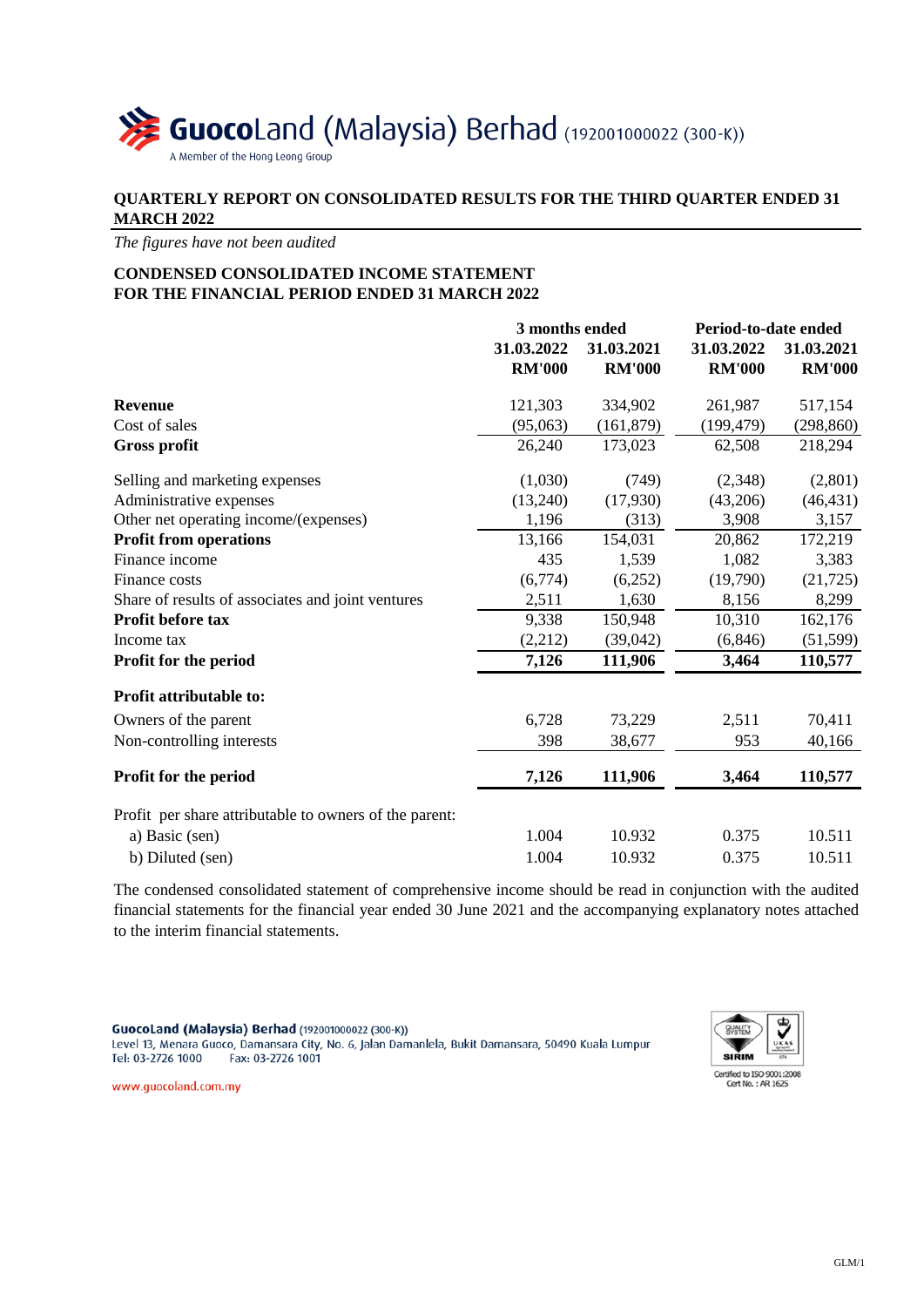*The figures have not been audited*

## **CONDENSED CONSOLIDATED STATEMENT OF COMPREHENSIVE INCOME FOR THE FINANCIAL PERIOD ENDED 31 MARCH 2022 (cont'd)**

|                                                             |                             | 3 months ended              |                             | Period-to-date ended        |
|-------------------------------------------------------------|-----------------------------|-----------------------------|-----------------------------|-----------------------------|
|                                                             | 31.03.2022<br><b>RM'000</b> | 31.03.2021<br><b>RM'000</b> | 31.03.2022<br><b>RM'000</b> | 31.03.2021<br><b>RM'000</b> |
| Profit for the period                                       | 7,126                       | 111,906                     | 3,464                       | 110,577                     |
| Other comprehensive income:<br>Foreign currency translation |                             |                             |                             |                             |
| Total comprehensive income for the period                   | 7,126                       | 111,906                     | 3,464                       | 110,577                     |
| Total comprehensive income attributable to:                 |                             |                             |                             |                             |
| Owners of the parent                                        | 6,728                       | 73,229                      | 2,511                       | 70,411                      |
| Non-controlling interests                                   | 398                         | 38,677                      | 953                         | 40,166                      |
| Total comprehensive income for the period                   | 7,126                       | 111,906                     | 3,464                       | 110,577                     |

The condensed consolidated statement of comprehensive income should be read in conjunction with the audited financial statements for the financial year ended 30 June 2021 and the accompanying explanatory notes attached to the interim financial statements.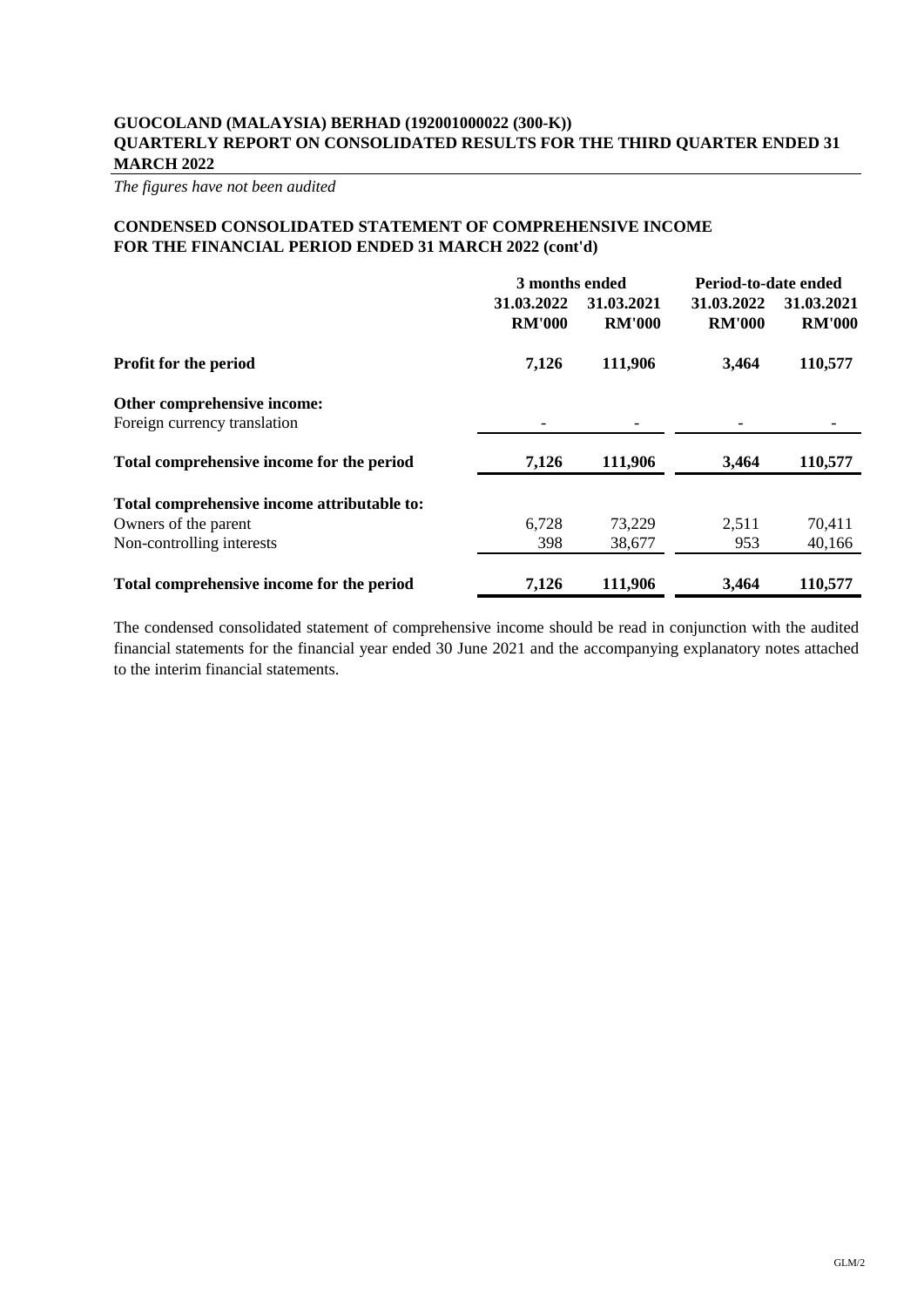*The figures have not been audited*

# **CONDENSED CONSOLIDATED STATEMENT OF FINANCIAL POSITION AS AT 31 MARCH 2022**

|                                    | <b>Unaudited</b><br>As at<br>31.03.2022<br><b>RM'000</b> | <b>Audited</b><br>As at<br>30.06.2021<br><b>RM'000</b> |
|------------------------------------|----------------------------------------------------------|--------------------------------------------------------|
| <b>Non-current assets</b>          |                                                          |                                                        |
| Property, plant and equipment      | 314,777                                                  | 322,994                                                |
| Right-of-use assets                | 7,893                                                    | 2,660                                                  |
| Investment properties              | 275,838                                                  | 274,063                                                |
| Land held for property development | 150,823                                                  | 150,823                                                |
| Investments in associates          | 193,275                                                  | 192,741                                                |
| Investments in joint ventures      | 127,851                                                  | 124,794                                                |
| Other non-current assets           | 3,667                                                    |                                                        |
| Goodwill                           | 4,472                                                    | 4,816                                                  |
| Deferred tax assets                | 18,335                                                   | 18,474                                                 |
|                                    | 1,096,931                                                | 1,091,365                                              |
| <b>Current assets</b>              |                                                          |                                                        |
| Inventories                        | 823,135                                                  | 798,179                                                |
| <b>Biological assets</b>           | 411                                                      | 135                                                    |
| Trade and other receivables        | 50,589                                                   | 40,583                                                 |
| Contract assets                    | 217,265                                                  | 164,478                                                |
| Contract cost assets               | 51,864                                                   | 62,273                                                 |
| Other current assets               | 4,661                                                    | 4,425                                                  |
| Tax recoverable                    | 5,154                                                    | 2,436                                                  |
| Other investments                  |                                                          | 119,387                                                |
| Cash and cash equivalents          | 146,460                                                  | 88,518                                                 |
|                                    | 1,299,539                                                | 1,280,414                                              |
| <b>TOTAL ASSETS</b>                | 2,396,470                                                | 2,371,779                                              |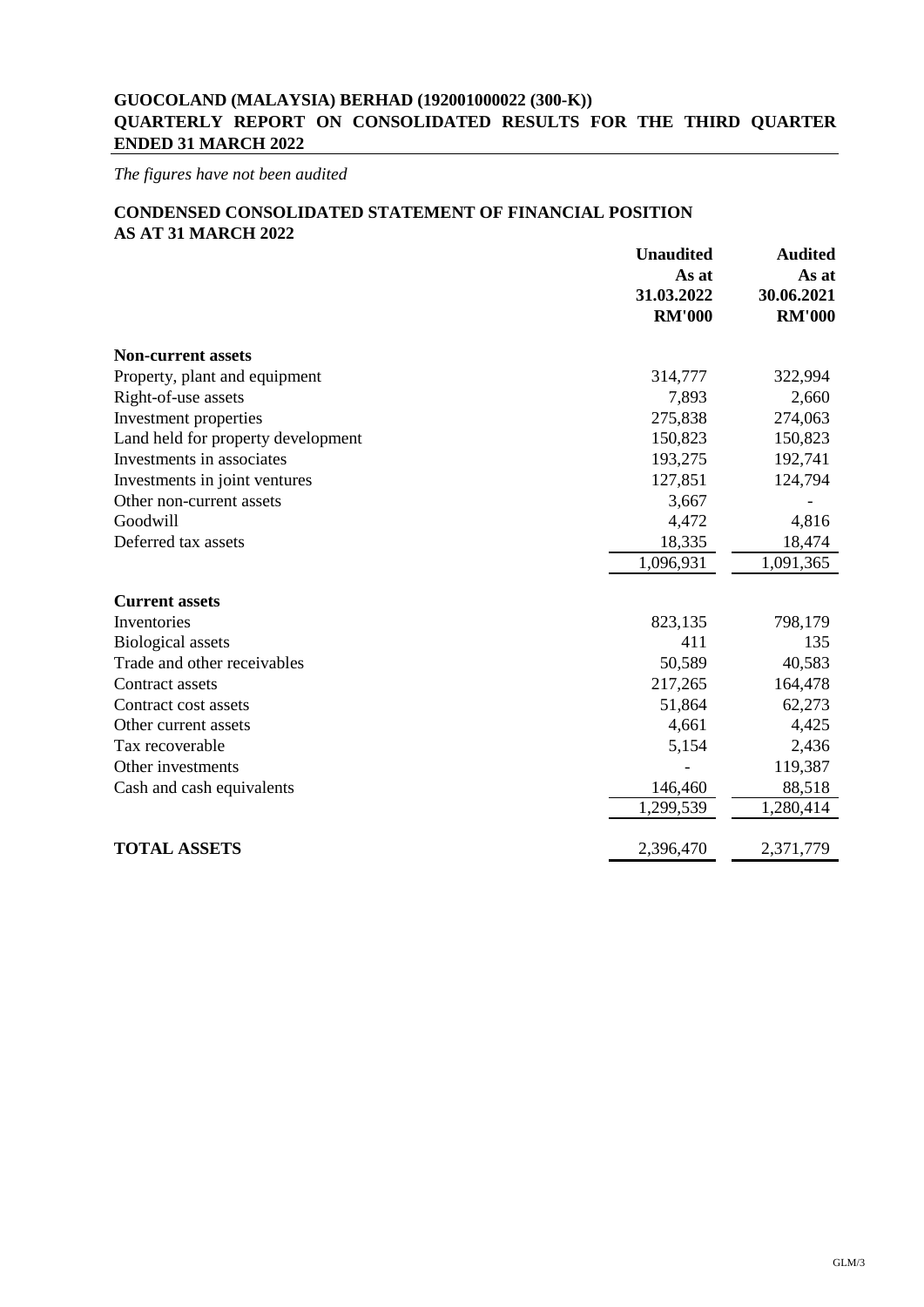*The figures have not been audited*

# **CONDENSED CONSOLIDATED STATEMENT OF FINANCIAL POSITION**

**AS AT 31 MARCH 2022 (cont'd)**

|                                                             | <b>Unaudited</b> | <b>Audited</b> |
|-------------------------------------------------------------|------------------|----------------|
|                                                             | As at            | As at          |
|                                                             | 31.03.2022       | 30.06.2021     |
|                                                             | <b>RM'000</b>    | <b>RM'000</b>  |
| <b>EQUITY AND LIABILITIES</b>                               |                  |                |
| Equity attributable to owners of the parent                 |                  |                |
| Share capital                                               | 385,318          | 385,318        |
| Reserves                                                    | 931,405          | 942,292        |
| <b>Equity funds</b>                                         | 1,316,723        | 1,327,610      |
| Shares held by ESS Trust                                    | (23, 883)        | (23, 883)      |
|                                                             | 1,292,840        | 1,303,727      |
| <b>Non-controlling interests</b>                            | 74,144           | 141,923        |
| <b>TOTAL EQUITY</b>                                         | 1,366,984        | 1,445,650      |
|                                                             |                  |                |
| <b>Non-current liabilities</b>                              |                  |                |
| Trade and other payables                                    | 273              | 1,329          |
| Loans and borrowings                                        | 225,586          | 486,507        |
| Lease liabilities                                           | 7,942            | 1,559          |
| Deferred tax liabilities                                    | 16,766           | 16,431         |
|                                                             | 250,567          | 505,826        |
| <b>Current liabilities</b>                                  |                  |                |
| Trade and other payables                                    | 161,486          | 123,421        |
| <b>Contract liabilities</b>                                 | 8,254            | 8,836          |
| Loans and borrowings                                        | 607,453          | 271,804        |
| Lease liabilities                                           | 779              | 658            |
| Tax payable                                                 | 947              | 15,584         |
|                                                             | 778,919          | 420,303        |
| <b>TOTAL LIABILITIES</b>                                    | 1,029,486        | 926,129        |
| <b>TOTAL EQUITY AND LIABILITIES</b>                         | 2,396,470        | 2,371,779      |
| Net assets per share attributable to ordinary owners of the |                  |                |
| parent (RM)                                                 | 1.9300           | 1.9462         |

The condensed consolidated statement of financial position should be read in conjunction with the audited financial statements for the financial year ended 30 June 2021 and the accompanying explanatory notes attached to the interim financial statements.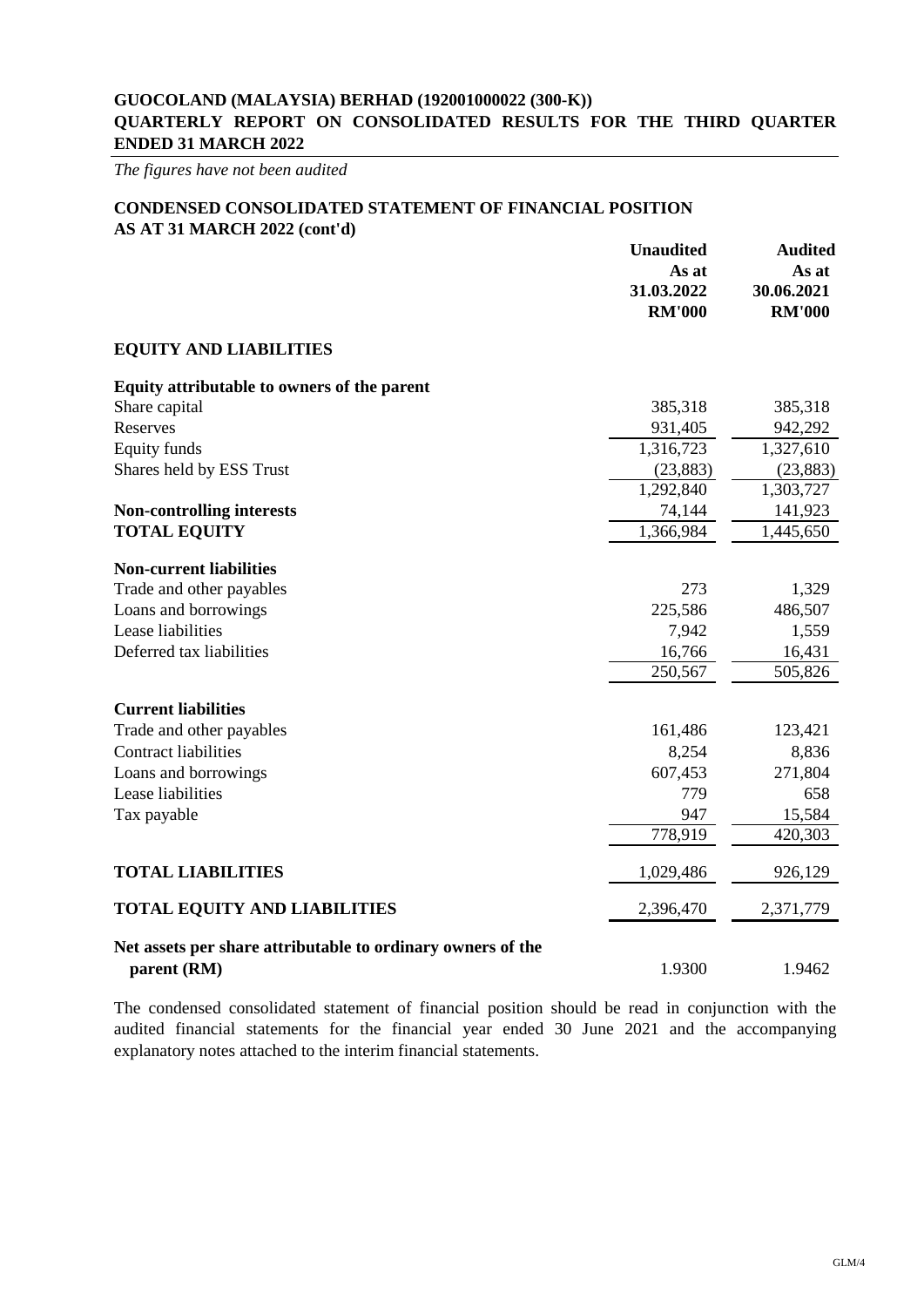*The figures have not been audited*

# **FOR THE FINANCIAL PERIOD ENDED 31 MARCH 2022 CONDENSED CONSOLIDATED STATEMENT OF CHANGES IN EQUITY**

|                                                                                                                              |                                                                                             |                                                 | Non-Distributable                                                | Attributable to owners of the parent                        |                                                            | Distributable                                            |                                                            |                                                         |                                             |
|------------------------------------------------------------------------------------------------------------------------------|---------------------------------------------------------------------------------------------|-------------------------------------------------|------------------------------------------------------------------|-------------------------------------------------------------|------------------------------------------------------------|----------------------------------------------------------|------------------------------------------------------------|---------------------------------------------------------|---------------------------------------------|
|                                                                                                                              | Share<br>capital<br><b>RM'000</b>                                                           | Shares held<br>by ESS<br>Trust<br><b>RM'000</b> | Merger<br>reserve<br><b>RM'000</b>                               | Exchange<br>reserve<br><b>RM'000</b>                        | Other<br>reserve<br><b>RM'000</b>                          | Retained<br>profits<br><b>RM'000</b>                     | Total<br><b>RM'000</b>                                     | Non-<br>controlling<br>interests<br><b>RM'000</b>       | Total<br>equity<br><b>RM'000</b>            |
| <b>Current period-to-date</b>                                                                                                |                                                                                             |                                                 |                                                                  |                                                             |                                                            |                                                          |                                                            |                                                         |                                             |
| At 1 July 2021<br>Total comprehensive income for the period<br>Reduction of ordinary shares in a subsidiary<br>Dividend paid | 385,318<br>$\overline{\phantom{0}}$<br>$\overline{\phantom{a}}$<br>$\overline{\phantom{a}}$ | (23, 883)                                       | (24,028)<br>$\overline{\phantom{0}}$<br>$\overline{\phantom{0}}$ | 106<br>$\overline{\phantom{a}}$<br>$\overline{\phantom{a}}$ | 27<br>$\overline{\phantom{a}}$<br>$\overline{\phantom{a}}$ | 966,187<br>2,511<br>$\overline{\phantom{a}}$<br>(13,398) | 1,303,727<br>2,511<br>$\overline{\phantom{a}}$<br>(13,398) | 141,923<br>953<br>(68, 732)<br>$\overline{\phantom{a}}$ | 1,445,650<br>3,464<br>(68, 732)<br>(13,398) |
| <b>As At 31 March 2022</b>                                                                                                   | 385,318                                                                                     | (23, 883)                                       | (24,028)                                                         | 106                                                         | 27                                                         | 955,300                                                  | 1,292,840                                                  | 74,144                                                  | 1,366,984                                   |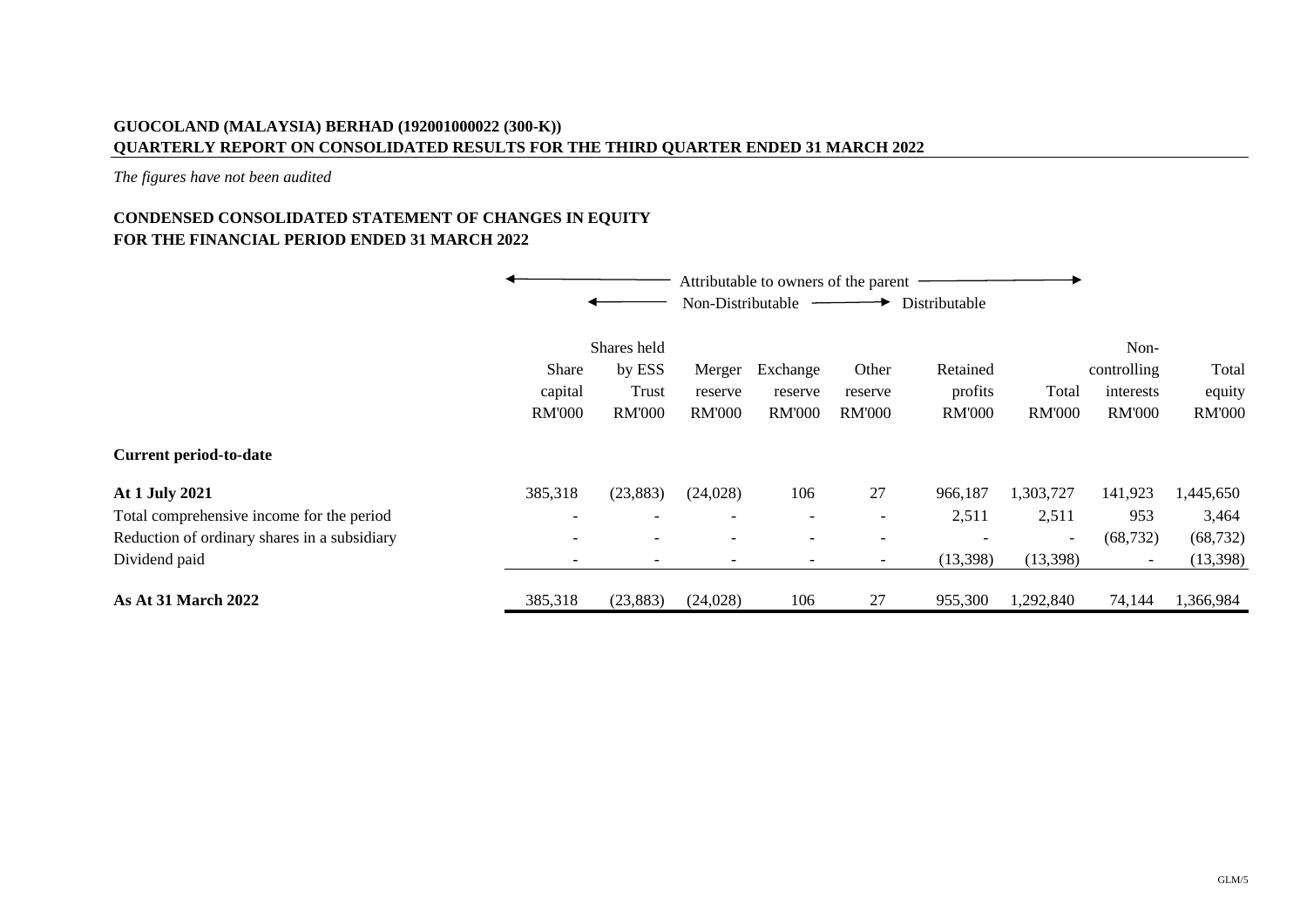*The figures have not been audited*

# **FOR THE FINANCIAL PERIOD ENDED 31 MARCH 2022 (cont'd) CONDENSED CONSOLIDATED STATEMENT OF CHANGES IN EQUITY**

|                                                          |                          |                                | Attributable to owners of the parent<br>Non-Distributable |                          |                  | Distributable            |                          |                                  |                 |
|----------------------------------------------------------|--------------------------|--------------------------------|-----------------------------------------------------------|--------------------------|------------------|--------------------------|--------------------------|----------------------------------|-----------------|
|                                                          | Share<br>capital         | Shares held<br>by ESS<br>Trust | Merger<br>reserve                                         | Exchange<br>reserve      | Other<br>reserve | Retained<br>profits      | Total                    | Non-<br>controlling<br>interests | Total<br>equity |
|                                                          | <b>RM'000</b>            | <b>RM'000</b>                  | <b>RM'000</b>                                             | <b>RM'000</b>            | <b>RM'000</b>    | <b>RM'000</b>            | <b>RM'000</b>            | <b>RM'000</b>                    | <b>RM'000</b>   |
| Preceding year corresponding period                      |                          |                                |                                                           |                          |                  |                          |                          |                                  |                 |
| <b>At 1 July 2020</b>                                    | 385,318                  | (23, 883)                      | (24,028)                                                  | 106                      | 27               | 888,776                  | 1,226,316                | 149,151                          | 1,375,467       |
| Total comprehensive income for the period                | $\overline{\phantom{a}}$ |                                | $\overline{\phantom{a}}$                                  | $\overline{\phantom{a}}$ |                  | 70,411                   | 70,411                   | 40,166                           | 110,577         |
| Reclassification to redeemable preference shares ("RPS") |                          |                                |                                                           |                          |                  |                          |                          | 78,320                           | 78,320          |
| Reduction of ordinary shares in a subsidiary             |                          |                                |                                                           |                          |                  |                          | $\overline{\phantom{a}}$ | (29, 469)                        | (29, 469)       |
| Redemption of RPS in a subsidiary                        | $\overline{\phantom{0}}$ |                                | $\overline{\phantom{a}}$                                  | $\overline{\phantom{a}}$ |                  | $\overline{\phantom{a}}$ | $\overline{\phantom{a}}$ | (47, 838)                        | (47, 838)       |
| Dividend paid                                            |                          |                                |                                                           | $\qquad \qquad$          |                  |                          | $\qquad \qquad$          | (45,109)                         | (45,109)        |
| <b>As At 31 March 2021</b>                               | 385,318                  | (23, 883)                      | (24, 028)                                                 | 106                      | 27               | 959,187                  | 1,296,727                | 145,221                          | 1,441,948       |

The condensed consolidated statement of changes in equity should be read in conjunction with the audited financial statements for the financial year ended 30 June 2021 and the accompanying explanatory notes attached to the interim financial statements.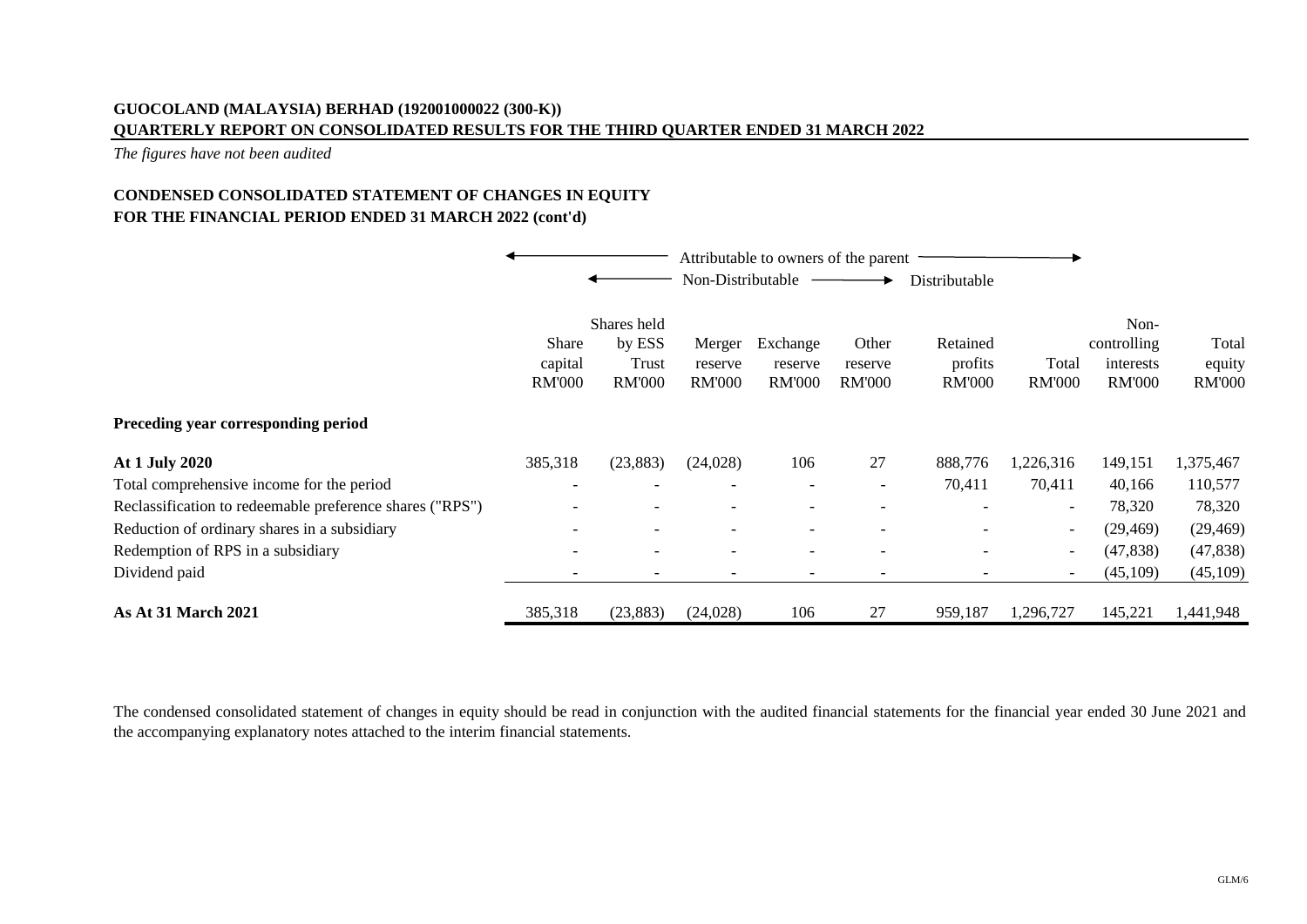*The figures have not been audited*

# **CONDENSED CONSOLIDATED STATEMENT OF CASH FLOWS FOR THE FINANCIAL PERIOD ENDED 31 MARCH 2022**

|                                                              | Period-to-date ended |               |
|--------------------------------------------------------------|----------------------|---------------|
|                                                              | 31.03.2022           | 31.03.2021    |
|                                                              | <b>RM'000</b>        | <b>RM'000</b> |
| <b>Cash flows from operating activities</b>                  |                      |               |
| Profit before tax                                            | 10,310               | 162,176       |
|                                                              |                      |               |
| Adjustments for:                                             |                      | 217           |
| (Gain)/Loss on fair value on biological assets               | (275)                |               |
| Dividend income                                              | (1,029)              | (438)         |
| Reversal of provision for foreseeable losses of              |                      |               |
| property development activities                              |                      | (143)         |
| Depreciation of property, plant and equipment                | 9,236                | 9,260         |
| Depreciation of right-of-use assets                          | 3,457                | 3,314         |
| Property, plant and equipment written off                    | 1                    | 2,460         |
| Gain on disposal of property, plant and equipment            | (1)                  | (33)          |
| Realisation of goodwill                                      | 344                  | 230           |
| Allowance for/(reversal of) impairment on                    |                      |               |
| trade and other receivables                                  | 44                   | (497)         |
| Interest expense                                             | 19,790               | 21,725        |
| Interest income                                              | (1,082)              | (3,383)       |
| Unrealised profit arising from transactions with             |                      |               |
| associates and joint ventures                                | 2,848                | 2,024         |
| Share of results of associates and joint ventures            | (8,156)              | (8,299)       |
| Operating profit before working capital changes              | 35,487               | 188,613       |
| Working capital changes:                                     |                      |               |
| Inventories and contract cost assets                         | (12,766)             | 115,066       |
| Receivables and contract assets                              | (58, 730)            | 113,960       |
| Payables                                                     | 34,615               | (22, 148)     |
| Joint ventures balances                                      | (4, 386)             | (2,811)       |
| Related company balances                                     | 180                  | (602)         |
| Cash flow (used in)/generated from operations                | (5,600)              | 392,078       |
| Interest received                                            | 14                   | 372           |
| Interest paid                                                | (21, 847)            | (24, 045)     |
| Tax paid                                                     | (23, 727)            | (42, 237)     |
| Net cash flows (used in)/generated from operating activities | (51, 160)            | 326,168       |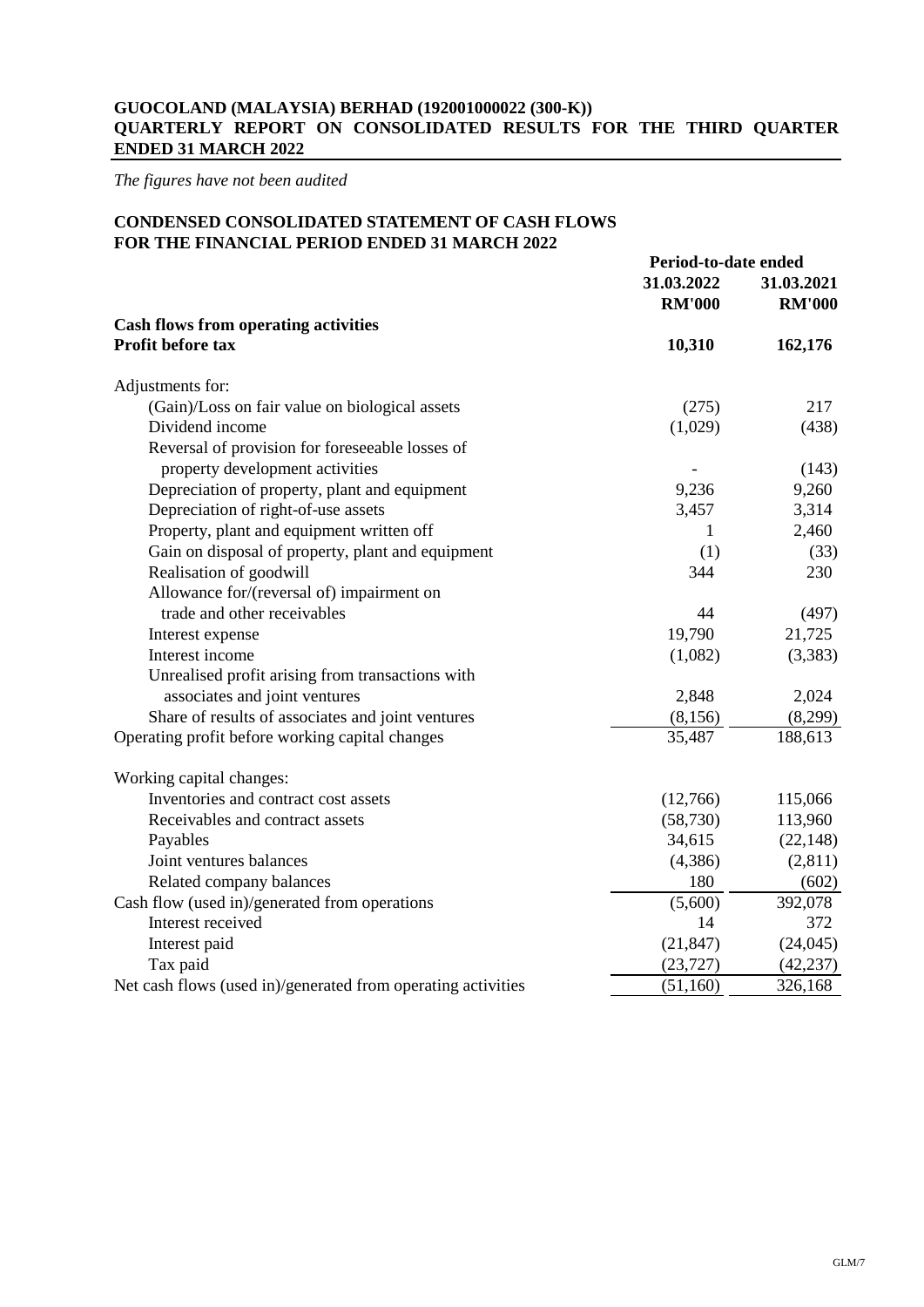*The figures have not been audited*

# **CONDENSED CONSOLIDATED STATEMENT OF CASH FLOWS FOR THE FINANCIAL PERIOD ENDED 31 MARCH 2022 (cont'd)**

|                                                                | Period-to-date ended        |                             |
|----------------------------------------------------------------|-----------------------------|-----------------------------|
|                                                                | 31.03.2022<br><b>RM'000</b> | 31.03.2021<br><b>RM'000</b> |
| <b>Cash flows from investing activities</b>                    |                             |                             |
| Acquisitions of property, plant and equipment                  | (926)                       | (465)                       |
| Additions of right-of-use assets                               | (46)                        | (619)                       |
| Additions in investment properties                             | (1,775)                     |                             |
| Proceeds from disposal of asset held for sale                  |                             | 242,100                     |
| Additions in other non-current assets                          | (3,667)                     |                             |
| Dividend income from associates                                | 1,434                       | 1,355                       |
| Proceeds from disposal of other investments                    | 119,387                     | 11,630                      |
| Proceeds from disposal of plant and equipment                  |                             | 86                          |
| Interest received                                              | 2,097                       | 3,449                       |
| Net cash flows generated from investing activities             | 116,504                     | 257,536                     |
| <b>Cash flows from financing activities</b>                    |                             |                             |
| Bank borrowings drawdown                                       | 150,841                     | 23,490                      |
| Repayment of bank borrowings                                   | (76, 113)                   | (369, 158)                  |
| Redemption of redeemable preference shares paid to             |                             |                             |
| non-controlling interest                                       |                             | (47, 838)                   |
| Reduction of ordinary shares paid to                           |                             |                             |
| non-controlling interest                                       | (68, 732)                   | (29, 469)                   |
| Dividend paid to non-controlling interest                      |                             | (45,109)                    |
| Dividend paid to shareholders of the company                   | (13, 398)                   |                             |
| Net cash flow used in financing activities                     | (7, 402)                    | (468, 084)                  |
| Net increase in cash and cash equivalents                      | 57,942                      | 115,620                     |
| Cash and cash equivalents at beginning of the financial period | 88,518                      | 189,406                     |
| Cash and cash equivalents at end of the financial period       | 146,460                     | 305,026                     |
| Cash and cash equivalents comprise the following:              |                             |                             |
|                                                                | 31.03.2022                  | 31.03.2021                  |
|                                                                | <b>RM'000</b>               | <b>RM'000</b>               |
| Deposits, cash and bank balances                               | 146,460                     | 305,026                     |

The condensed consolidated statement of cash flows should be read in conjunction with the audited financial statements for the financial year ended 30 June 2021 and the accompanying explanatory notes attached to the interim financial statements.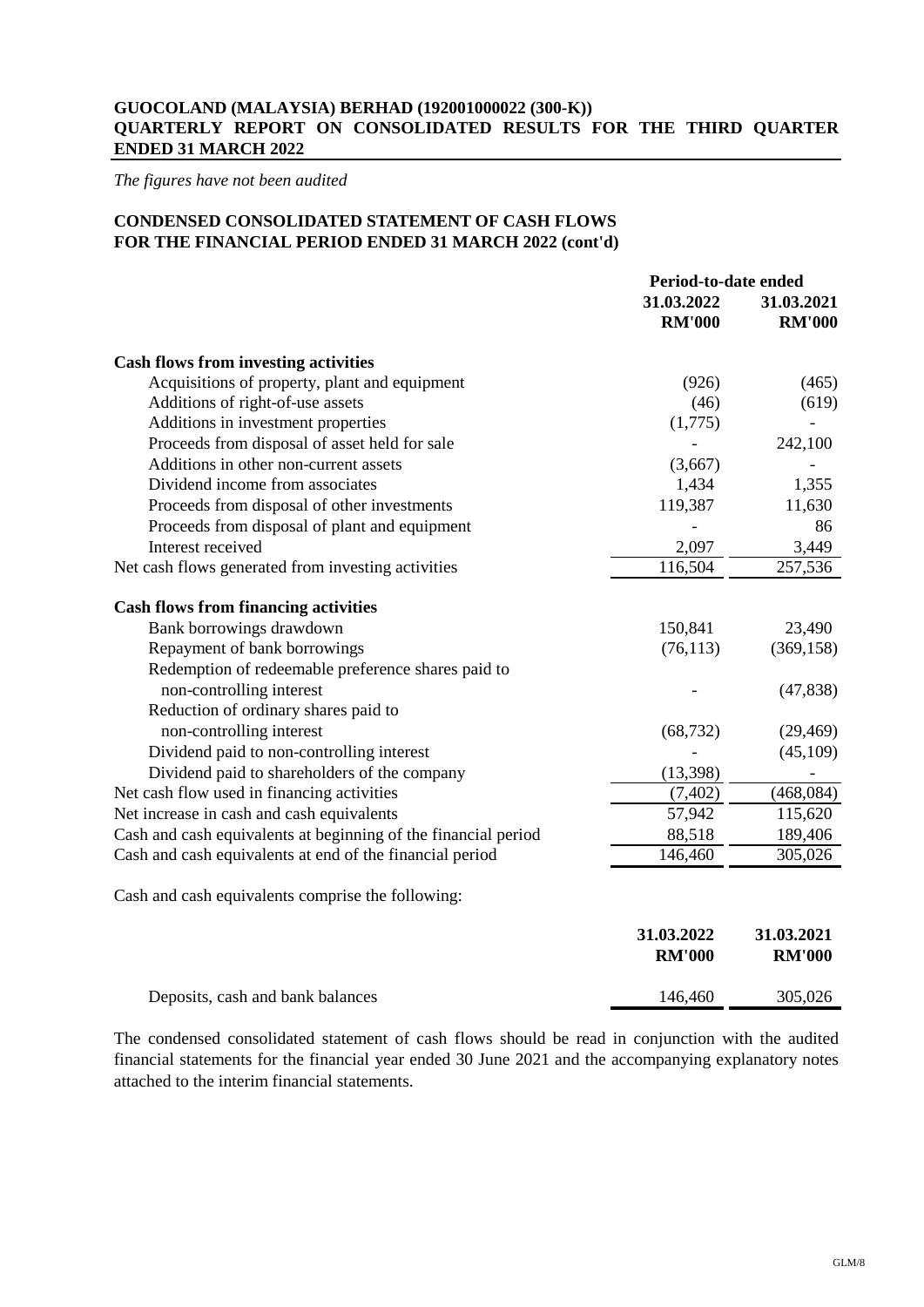*The figures have not been audited*

### **NOTES**

### **1. Basis of preparation**

The interim financial report is unaudited and has been prepared in accordance with Malaysian Financial Reporting Standard ("MFRS") 134: Interim Financial Reporting and paragraph 9.22 of the Main Market Listing Requirements of Bursa Malaysia Securities Berhad.

The interim financial report should be read in conjunction with the audited financial statements of the Group for the financial year ended 30 June 2021. The explanatory notes attached to the interim financial report provide an explanation of events and transactions that are significant to an understanding of the changes in the financial position and performance of the Group since the financial year ended 30 June 2021 ("FY2021").

The accounting policies and presentation adopted for this Unaudited Condensed Consolidated Interim Financial Information are mainly consistent with those of the Group's audited financial statements for the financial year ended 30 June 2021, except for the following:

### *Effective for financial periods beginning on or after 1 January 2022:*

| Amendments to MFRS 1   | First-time Adoption of MFRS-Subsidiary as a<br>First-time Adopter |
|------------------------|-------------------------------------------------------------------|
| Amendments to MFRS 3   | Reference to the Conceptual Framework                             |
| Amendments to MFRS 9   | Financial Instruments - Fees in the '10 per cent' Test            |
|                        | for Derecognition of Financial Liabilities                        |
| Amendments to MFRS 116 | Property, Plant and Equipment - Proceeds before                   |
|                        | Intended Use                                                      |
| Amendments to MFRS 137 | Onerous Contracts - Cost of Fulfilling a Contract                 |
| Amendments to MFRS 141 | Agriculture - Taxation in Fair Value Measurements                 |

The adoption of the above do not have any significant impact to the Group.

#### **2. Qualification of audit report of the preceding annual financial statements**

The audit report for the preceding annual financial statements was not subject to any qualification.

#### **3. Seasonality or cyclicality of interim operations**

The Group's interim operations were not materially affected by any seasonal or cyclical factors for the current quarter under review.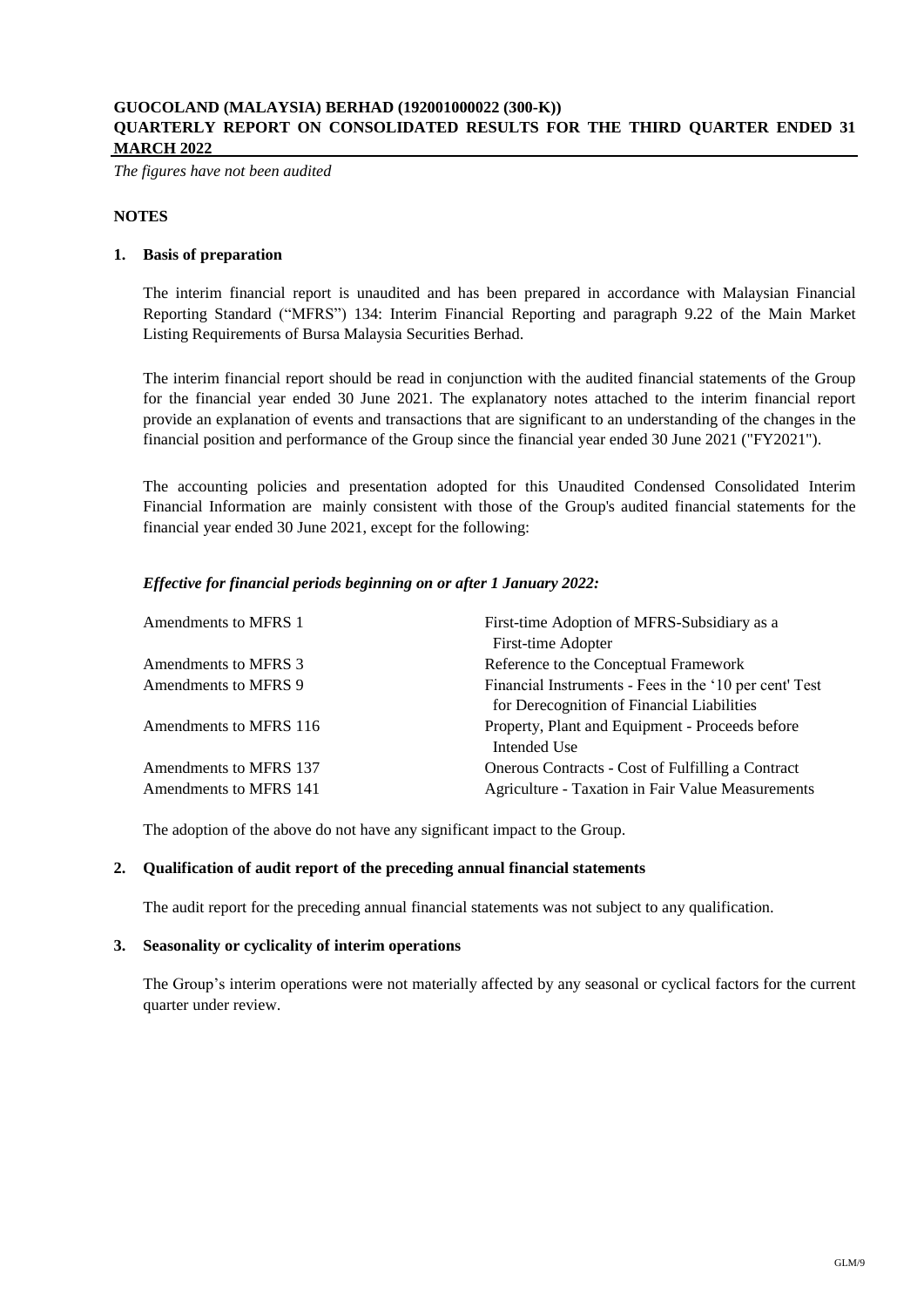*The figures have not been audited*

**4. Nature and amount of items affecting assets, liabilities, equity, net income or cash flows that are unusual because of their nature, size or incidence**

There were no unusual items affecting assets, liabilities, equity, net income or cash flows during the current financial period ended 31 March 2022.

### 5. Changes in estimates of amounts reported in prior interim periods of the current financial year or in **prior financial years**

There were no changes in estimates of amounts reported in prior financial years that have had a material effect in the current financial period.

### **6. Issues, repurchases and repayments of debt and equity securities**

During the current quarter and the financial period, there were no additional shares purchased by the trust set up for the Executive Share Scheme ("ESS Trust"). As at reporting date, a total of 30,578,100 shares of GuocoLand (Malaysia) Berhad ("GLM") were held by the ESS Trust.

During the current financial period, an option over 3,000,000 GLM shares granted pursuant to the Company's Value Creation Incentive Plan has lapsed.

Save as detailed above, there were no other issues, repurchases and repayments of debts and equity securities during the current quarter and the financial period.

### **7. Dividend paid**

No dividend was paid during the current quarter.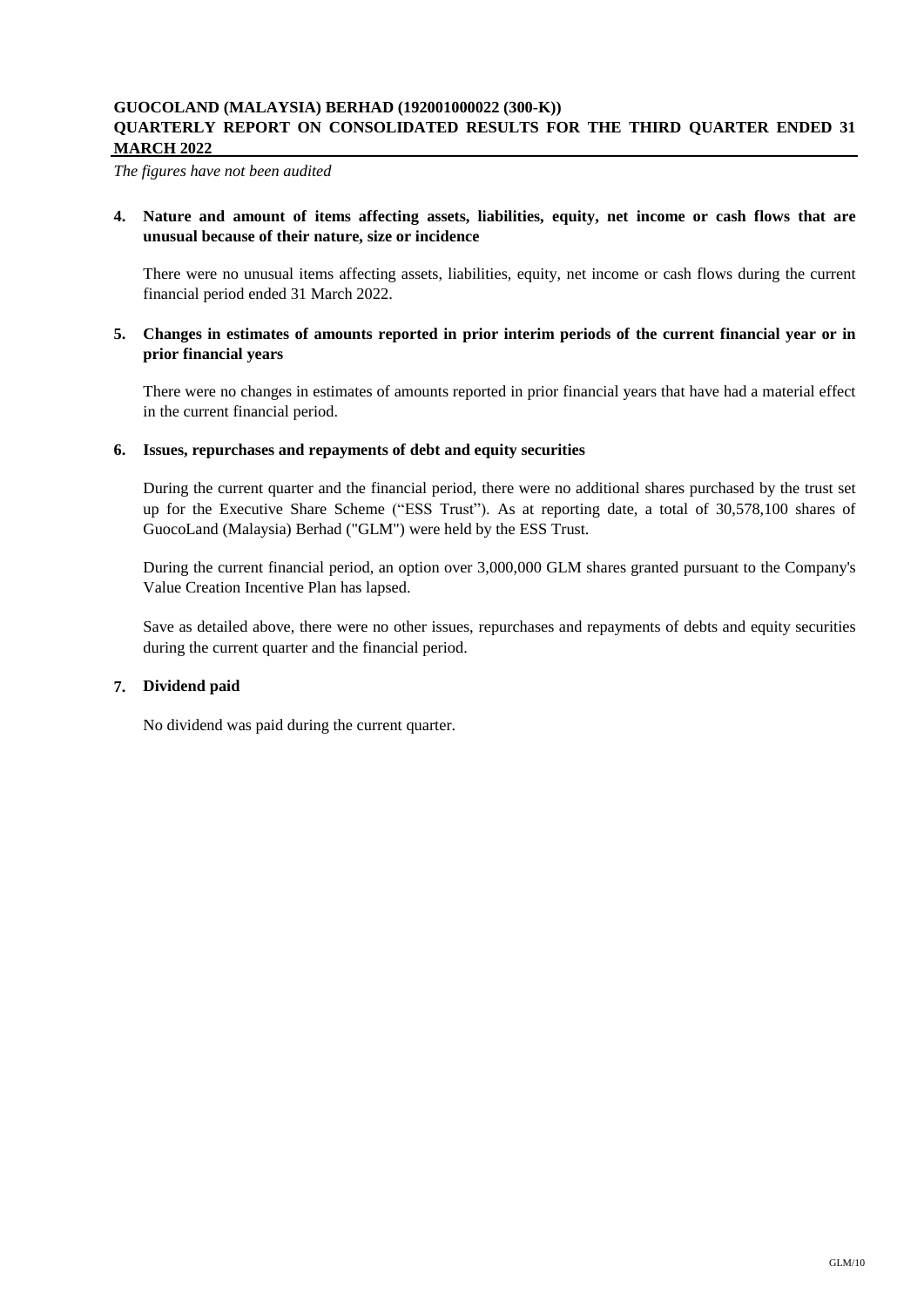*The figures have not been audited*

### **8. Segmental reporting**

The Group's segmental report is as follows:

#### **Financial Period Ended 31.03.2022**

|                       | Property                 | Property                 |                          |             |         |             |              |
|-----------------------|--------------------------|--------------------------|--------------------------|-------------|---------|-------------|--------------|
|                       | development investment   |                          | Hotel                    | Plantations | Others  | Elimination | Consolidated |
|                       | RM'000                   | RM'000                   | RM'000                   | RM'000      | RM'000  | RM'000      | RM'000       |
| <b>Revenue</b>        |                          |                          |                          |             |         |             |              |
| External sales        | 223,616                  | 9,702                    | 13,647                   | 8,057       | 6,965   |             | 261,987      |
| Inter-segment sales   |                          | 34                       |                          |             | 16,188  | (16,222)    |              |
| Total revenue         | 223,616                  | 9,736                    | 13,647                   | 8,057       | 23,153  | (16,222)    | 261,987      |
| <b>Results</b>        |                          |                          |                          |             |         |             |              |
| Segment results       | 30,754                   | (69)                     | (10,238)                 | 5,079       | (2,716) | (1,948)     | 20,862       |
| Interest income       | 325                      | 97                       | 20                       | 208         | 3,339   | (2,907)     | 1,082        |
| Finance costs         | (7,909)                  | (4,031)                  | (4,513)                  | (1)         | (3,336) |             | (19,790)     |
| Share of results of   |                          |                          |                          |             |         |             |              |
| associates            | $\overline{\phantom{a}}$ | 1,045                    |                          | 662         |         |             | 1,707        |
| Share of results of   |                          |                          |                          |             |         |             |              |
| joint ventures        | 6,449                    | $\overline{\phantom{a}}$ |                          |             |         |             | 6,449        |
| Income tax            | (4,878)                  | 4                        | $\overline{\phantom{a}}$ | (1,995)     | 23      |             | (6, 846)     |
| Profit for the period |                          |                          |                          |             |         |             | 3,464        |
|                       |                          |                          |                          |             |         |             |              |

Segmental reporting by geographical location has not been prepared as the Group's operations are substantially carried out in Malaysia.

### **9. Valuations of property, plant and equipment and investment properties**

The valuations of property, plant and equipment and investment properties were brought forward without any amendments from the previous annual financial statements.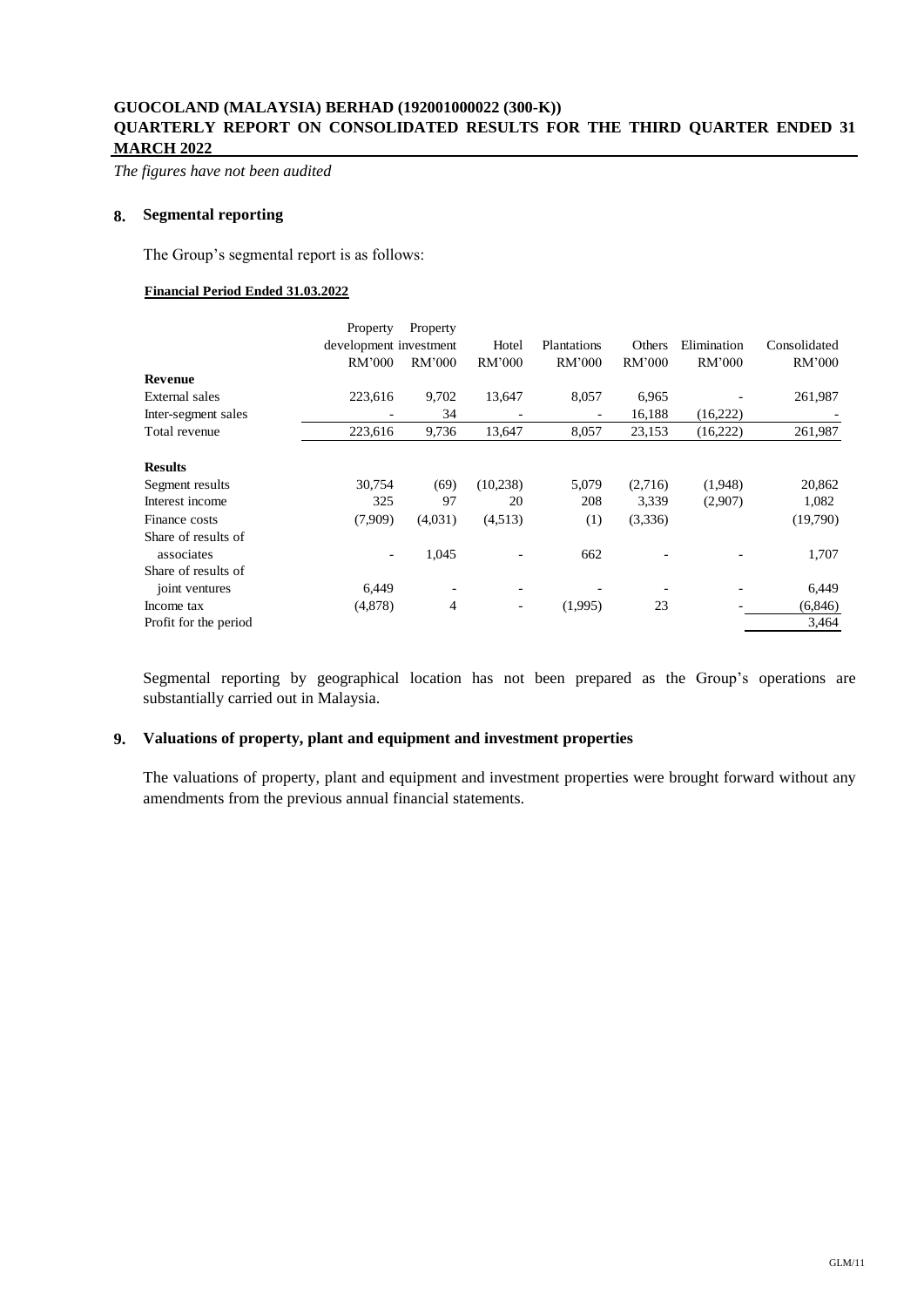*The figures have not been audited*

### **10. Material events**

On 12 October 2020, GLM Real Estate Holdings Sdn Bhd ("GLMREH"), a wholly-owned subsidiary of GLM, received from the Inland Revenue Board of Malaysia ("IRB") a notice of assessment for the year of assessment 2016 of RM82,589,751.74 comprising income tax of RM56,259,819.84 and penalty of RM26,329,931.90.

The income tax and penalty were imposed by the IRB pursuant to its view that the gains made by GLMREH from the disposal of its wholly-owned subsidiary (being shares in a real property company) are chargeable under the Income Tax Act 1967 instead of the Real Property Gains Tax Act, 1976. As GLMREH had previously paid real property gains tax totalling RM12,376,600, the potential net tax impact to the Company is RM70,213,151.74.

GLMREH had submitted the notice of appeal to IRB on 26 October 2020 and a provision amounted to RM24,418,600 in relation to the tax assessment was made by GLMREH in FY2021 in line with the settlement negotiated. GLMREH and IRB had reached an agreement to settle the income tax payable and penalty at RM36,795,200 and on 13 December 2021, GLMREH had received a Notice of Reduced Assessment issued by the IRB confirming the said settlement amount. The tax payment had been settled in full in the previous financial year.

### **11. Changes in the composition of the Group**

There were no changes in the composition of the Group during the quarter under review, including business combinations, acquisition or disposal of subsidiaries and long-term investments, and restructuring other than as mentioned below:

- (a) Guobena Development Sdn Bhd, an indirect wholly-owned subsidiary of GLM, was dissolved by member's voluntary liquidation on 3 February 2022.
- (b) The following subsidiaries of GLM have been placed under member's voluntary liquidation:
	- (i) Kiapeng Development Sdn Bhd;
	- (ii) Corebright Management Sdn Bhd (formerly known as HLX Management Sdn Bhd); and
	- (iii) Corebright Property Management Co Sdn Bhd (formerly known as GLM Property Management Co Sdn Bhd).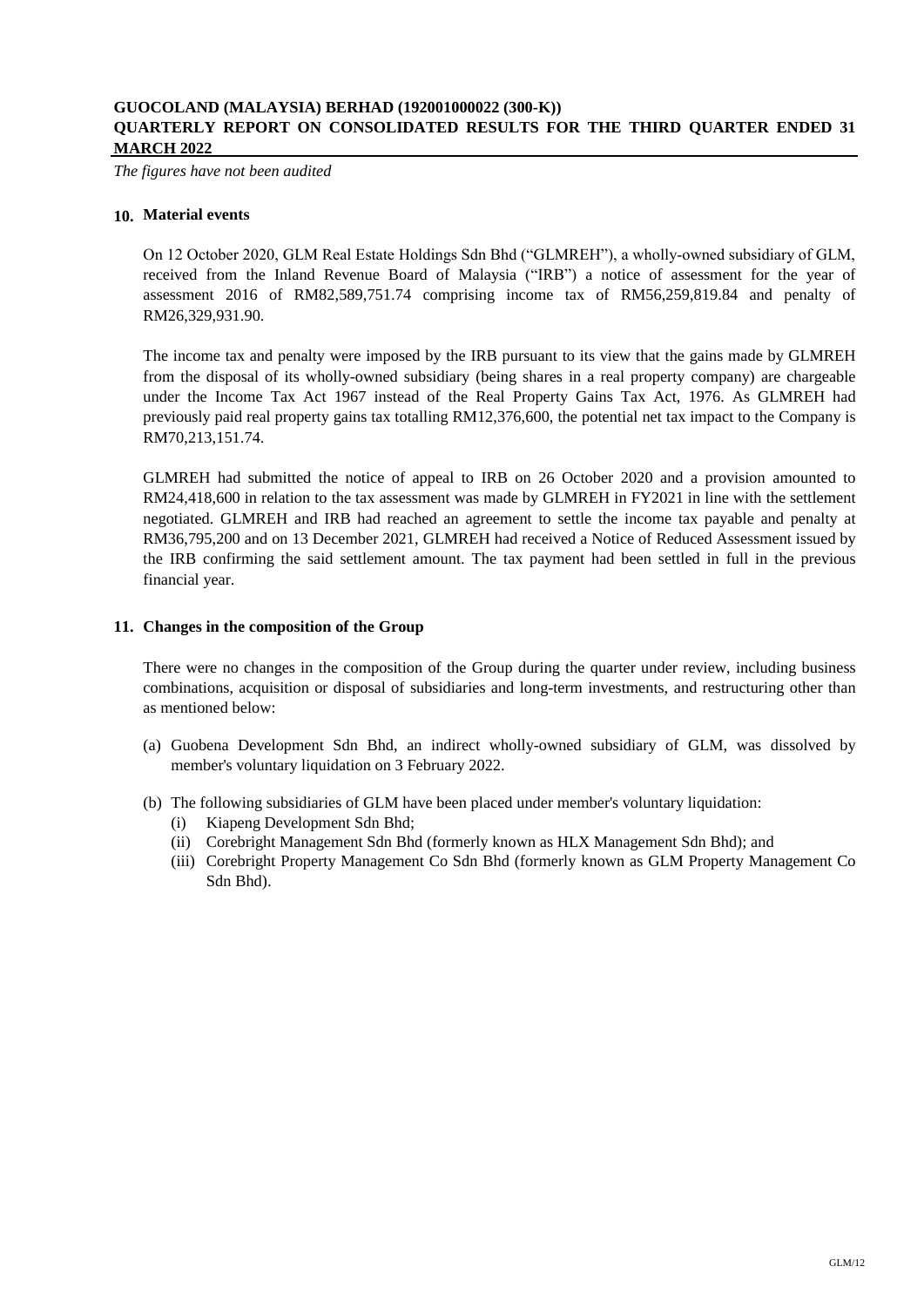*The figures have not been audited*

### **12. Review of performance**

(a) Performance of the current quarter against the previous year corresponding quarter.

The Group reported revenue of RM121.3 million and profit before tax of RM9.3 million for the current quarter under review as compared to revenue of RM334.9 million and profit before tax of RM150.9 million in the previous corresponding quarter.

In the previous corresponding quarter, the Group had disposed a parcel of land located in Mukim and District of Jasin, Melaka with a revenue of RM260.2 million and profit before tax of RM157.7 million. Excluding this for comparison, the Group recorded a better performance in the current quarter with higher revenue of RM46.6 million and profit before tax of RM16.1 million as compared to the previous corresponding quarter. The improved results were mainly attributable to higher contributions from property development division and lower loss incurred by the hospitality division.

The property development division reported a better performance due to the contributions from its projects in Emerald 9 and Emerald Hills in Cheras. The performance of the hospitality division has improved with higher occupancy and average room rates due to the relaxation of Movement Control Orders ("MCO") imposed by Malaysian Government which allowed for interstate travelling.

The administrative expenses have decreased as compared to the previous corresponding quarter mainly due to savings in certain operational expenses. The share of results of associates and joint ventures also reported an improvement due to higher contribution in its project in Emerald Sepang.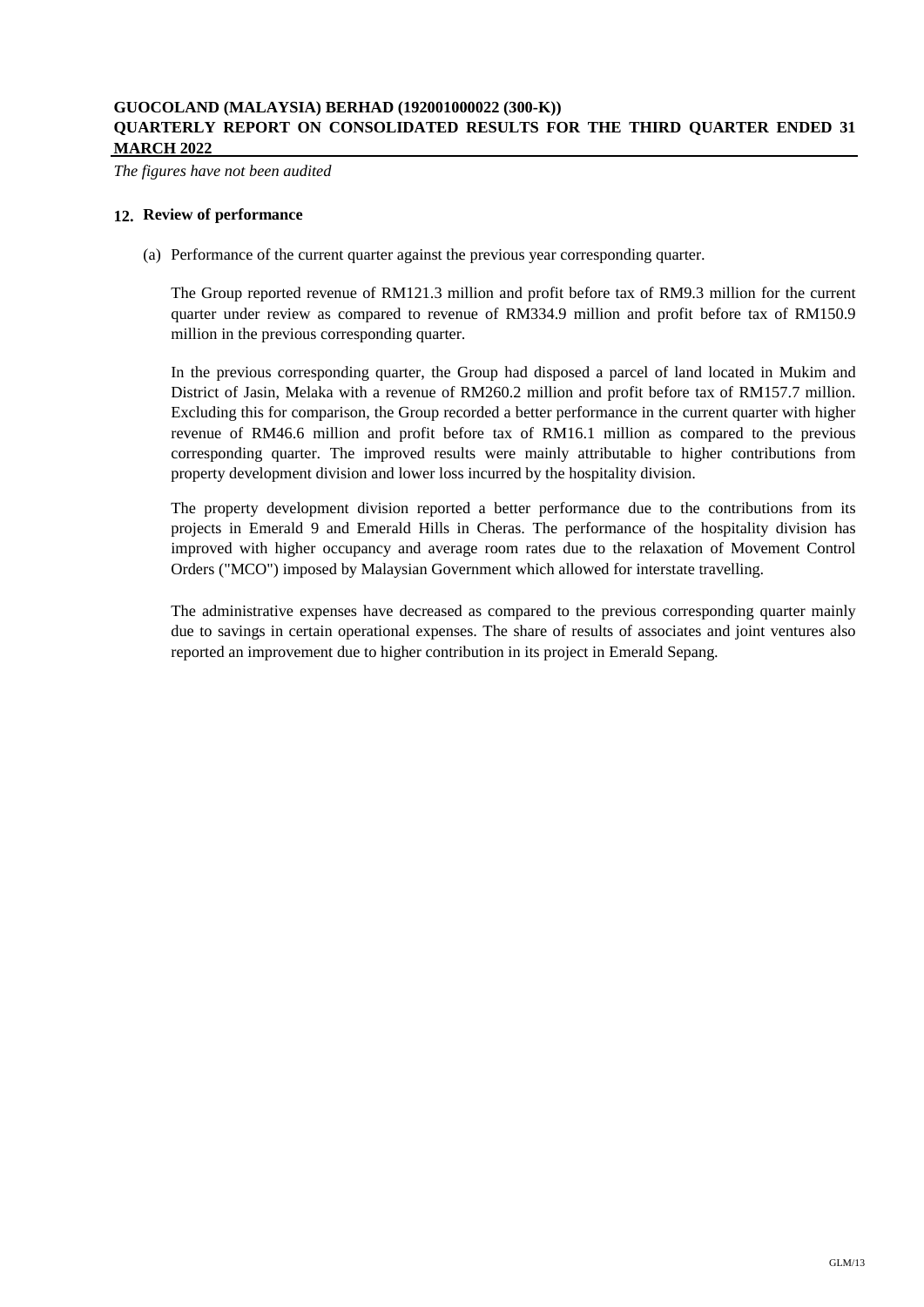*The figures have not been audited*

### **12. Review of performance (cont'd)**

(b) Performance of the current financial period against the previous year corresponding financial period.

The Group recorded revenue of RM262.0 million and profit before tax of RM10.3 million for the current financial period as compared to revenue of RM517.2 million and profit before tax of RM162.2 million in the previous corresponding financial period.

In the previous corresponding financial period, the Group had disposed a parcel of land located in Mukim and District of Jasin, Melaka with a revenue of RM260.2 million and profit before tax of RM157.7 million. Excluding this for comparison, the Group recorded a better performance in the current financial period with higher revenue of RM5.0 million and profit before tax of RM5.8 million as compared to the previous corresponding financial period.

The improved results were mainly attributable to lower loss incurred by the hospitality division. The performance of the hospitality division has improved with higher occupancy and average room rates following the relaxation of MCO.

The Group incurred lower selling and marketing expenses in the current financial period due to reduced promotional activities following the extension of MCO in Q1 FY2022.

The Group had made a provision of RM14.0 million in the previous year corresponding quarter in relation to the tax claim by IRB as highlighted in Note 10. As stated, the Group had reached a settlement agreement with IRB in the current financial period.

## **13. Material change in profit before tax for the current quarter compared with the immediate previous quarter**

The Group recorded a profit before tax in the current quarter of RM9.3 million as compared to RM8.6 million in the immediate previous quarter (Q2 FY2022). The slight improvement in the current quarter was mainly attributed to the improved occupancy rate in the hospitality and property investment division.

### **14. Prospects**

The Malaysian economy is expected to accelerate with the recovery in domestic demand, expansion in exports and reopening of borders. While economic recovery remains underway in 2022, the pace of recovery is conditioned on the unfolding developments in Ukraine and the consequent imposition of sanctions by Western economies that have exacerbated global supply chain disruptions, escalated commodity and energy prices, and the continued emergence of more COVID-19 variants albeit so far, mitigated with heighted vaccinated rates across the population. The Group will continue to focus on monetising its inventories and progressing its development projects for timely completion. New product launches will be phased according to prevailing market conditions. The Group remains alert to opportunities to increase its landbank.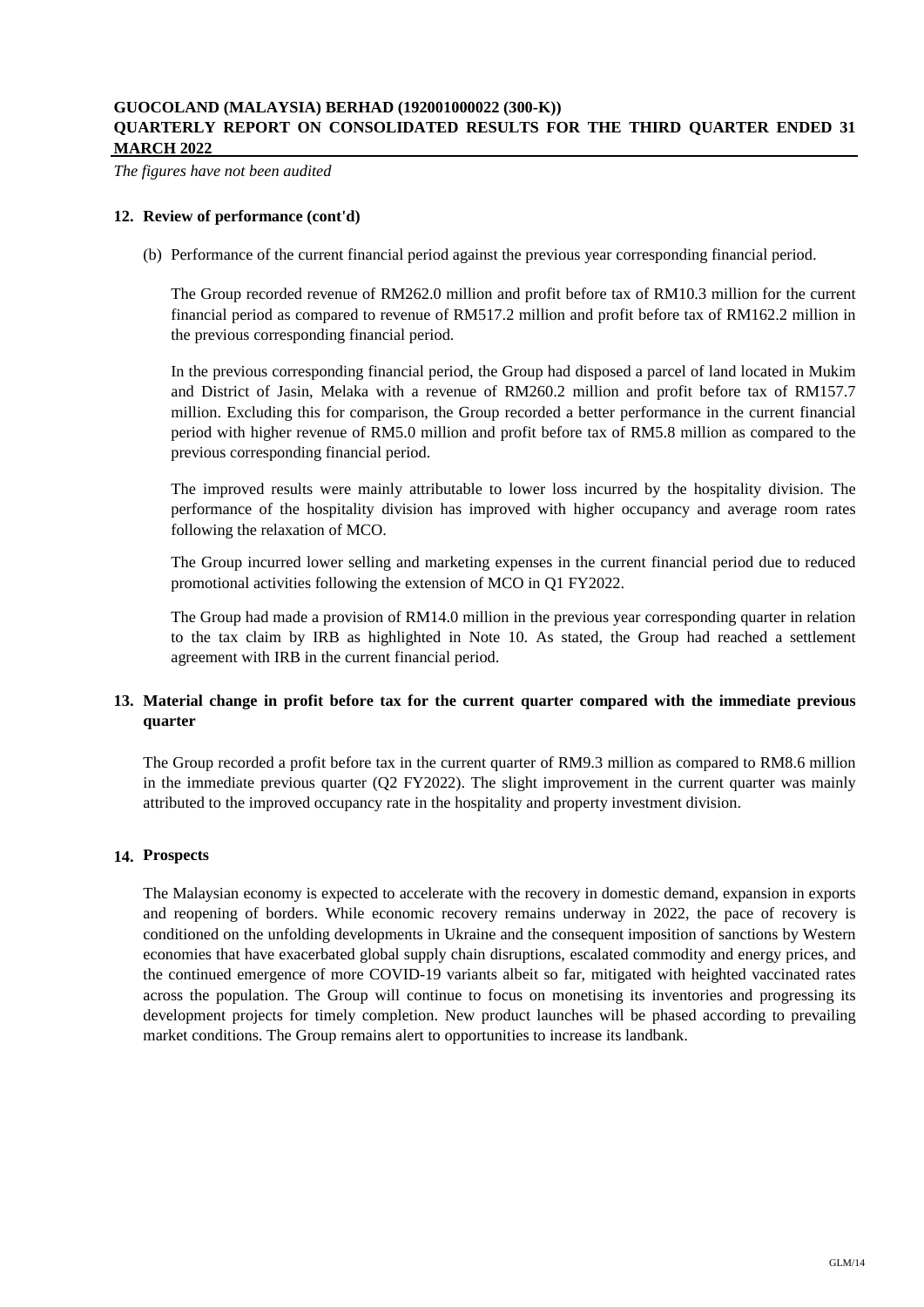*The figures have not been audited*

### **15. Profit forecast/Profit guarantee**

Not applicable.

### **16. Profit before tax for the period**

| Included in profit for the financial period are: |            | 3 months ended | Period-to-date |            |
|--------------------------------------------------|------------|----------------|----------------|------------|
|                                                  | 31.03.2022 | 31.03.2021     | 31.03.2022     | 31.03.2021 |
|                                                  | RM'000     | RM'000         | RM'000         | RM'000     |
| (Reversal)/Allowance for impairment on trade and |            |                |                |            |
| other receivables                                | (87)       | (239)          | 44             | (497)      |
| Reversal of provision for foreseaable losses of  |            |                |                |            |
| property development activities                  |            |                |                | (143)      |
| Depreciation of property, plant and equipment    | 3.108      | 3.096          | 9.236          | 9,260      |
| Depreciation of right-of-use assets              | 578        | 542            | 3.457          | 3,314      |
| Gain on disposal of                              |            |                |                |            |
| property, plant and equipment                    |            | (1)            | (1)            | (33)       |
| (Gain)/Loss on fair value on biological assets   |            | (14)           | (275)          | 217        |

Other than the above items, there were no allowance for impairment and write off of inventories, gain or loss on disposal of investment properties, impairment of assets and other exceptional items for the financial period ended 31 March 2022.

#### **17. Taxation**

Taxation comprises:

|                        | 3 months ended |            | Period-to-date |            |
|------------------------|----------------|------------|----------------|------------|
|                        | 31.03.2022     | 31.03.2021 | 31.03.2022     | 31.03.2021 |
|                        | RM'000         | RM'000     | RM'000         | RM'000     |
| Current taxation       |                |            |                |            |
| - Malaysian income tax | 2,952          | 45,173     | 6,516          | 76,335     |
| - Deferred taxation    | (459)          | (4, 866)   | 611            | (13, 101)  |
| Prior year             |                |            |                |            |
| - Malaysian income tax | (281)          | (1,265)    | (281)          | (11, 635)  |
|                        | 2,212          | 39,042     | 6.846          | 51,599     |

The Group's effective tax rates for the current quarter and current financial period were higher than the statutory tax rate as a result of the non-deductibility of certain expenses for tax purposes and losses incurred by certain subsidiary companies which were not available to set off against taxable profits in other companies within the Group.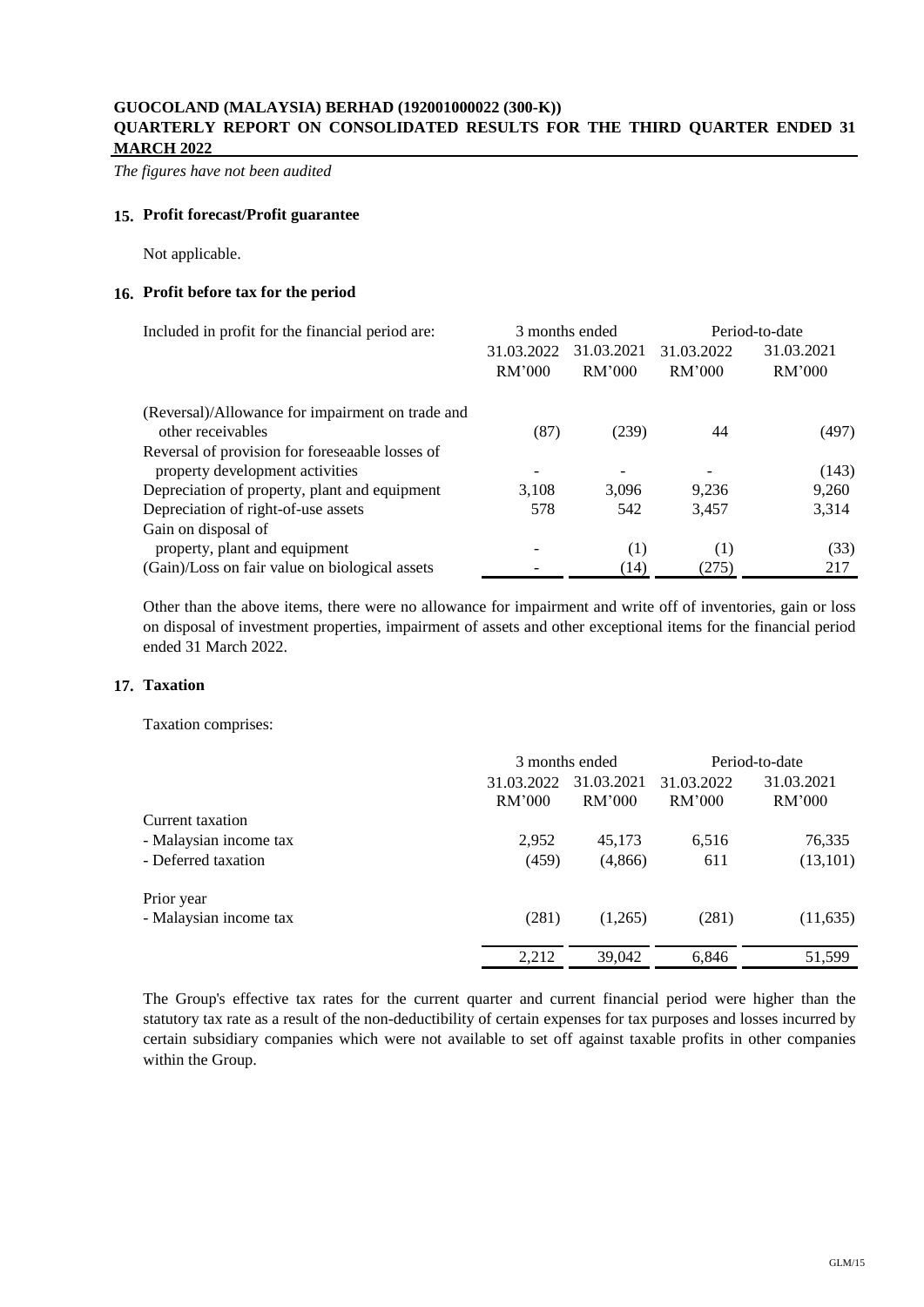*The figures have not been audited*

### **18. Corporate proposals**

There is no other outstanding corporate proposal announced but not completed as at the date of this report.

# **19. Group's borrowings and debt securities**

Particulars of the Group's borrowings as at 31 March 2022 are as follows:

| <b>Short term borrowings</b><br>Secured<br>Unsecured | RM'000  |
|------------------------------------------------------|---------|
|                                                      |         |
|                                                      | 483,453 |
|                                                      | 124,000 |
|                                                      | 607,453 |
| Long term borrowings                                 |         |
| Secured                                              | 225,586 |
| <b>Total borrowings</b>                              | 833,039 |

The above borrowings are all denominated in Ringgit Malaysia.

### **20. Changes in material litigation**

Not applicable.

### **21. Dividend**

The Board does not recommend any interim dividend for the financial period ended 31 March 2022.